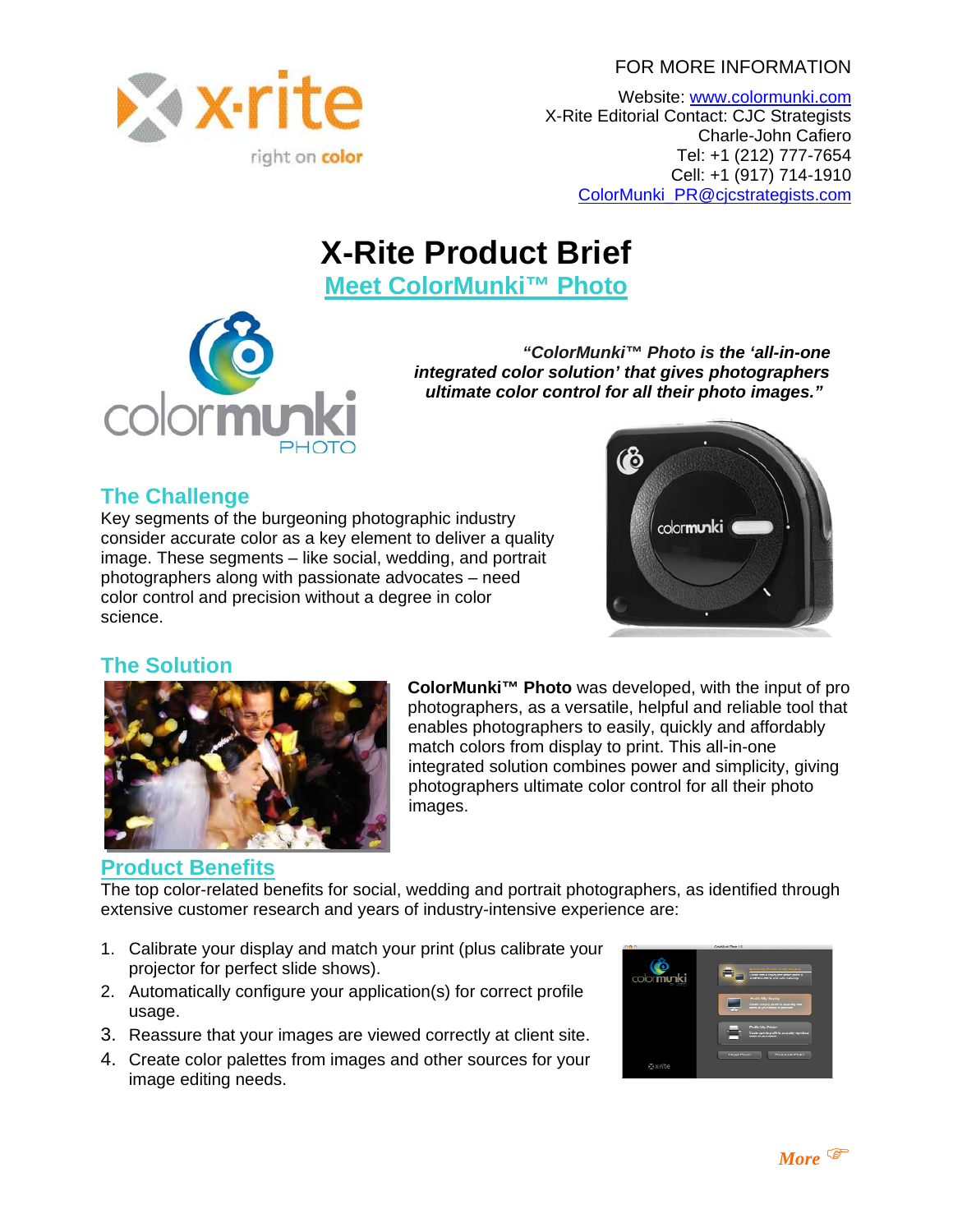# **ColorMunki Photo Calibrates**

- Be assured of precise monitor calibration in any mode (easy or advanced).
- Super fast printer profiling that can rapidly scan test charts in less than a minute with no patch reading necessary.
- NEW RGB & CMYK Printer Profiling Technology; large 50 + 50 patches iterative process, plus photo specific optimization i.e. B&W and flesh tones
- Project your images to your clients, family or friends with color confidence and fast, accurate projector profiling.
- Easily and quickly capture the ambient light within a room or light box for a new level of precision calibration.

# **ColorMunki Photo Creates**

- Automatically extract colors from your own images. Quickly and accurately capture spectral color from any surface.
- Create and manage custom color palettes with unique PrintSafe™ checking capabilities.
- Compatible with all major packages Adobe Photoshop, InDesign as well as with QuarkXpress and industry standard ICC profiles.



### **ColorMunki Photo Communicates**



- Share images with confidence with DigitalPouch™, a self-executable application that checks for correct viewing conditions on the receiving end.
- Automatically set printer profiles in photo and design applications with AppSet™ - so you know you are always operating in a properly managed color environment.
- Automatically synchronize color palettes between ColorMunki photo, Adobe/Quark applications and colormunki.com.

For FAQ about ColorMunki Photo visit: [http://www.cjcstrategists.com/resources/wppi08/CM\\_Photo\\_FAQ.pdf](http://www.cjcstrategists.com/resources/wppi08/CM_Photo_FAQ.pdf)